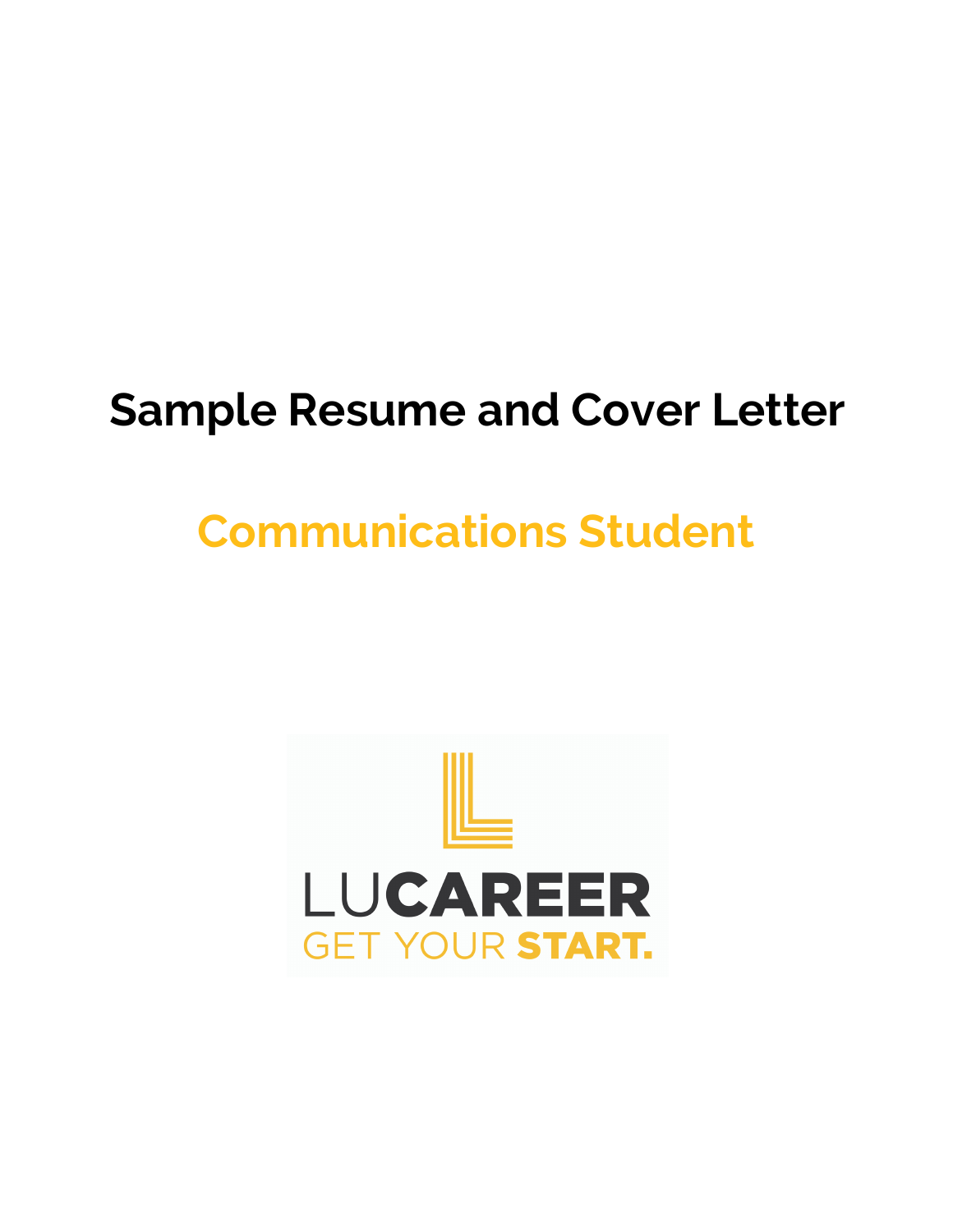# **Job Description**

## **Social Media Internship**

The Greenpeace USA Online Strategy team is a group of online experts who thrive on **creative** thinking, grounded in what the **data** is telling us. We continue to develop highly specialized skills in the most important areas of online communications -- **web design, blogging, social media, mobile, email fundraising and activism, search engine optimization and online to offline organizing.** Most importantly we have fun and take pride in thinking big, failing big and winning big. While building expertise in the most cutting edge online organizing strategies and tactics the Online Organizing intern will help Greenpeace launch a renewable energy revolution to combat global warming, stop the destruction of ancient forests, hold corporations accountable and yes, save the whales!

In addition to helping the team promote Greenpeace campaign pushes to our online supporters, the **Online Organizing Intern is encouraged to take on projects of their own.** Creativity and new ideas are valued greatly on our team.

#### **Action verbs that could be included in your resume and cover letter**

#### **Responsibilities**

- **Support** the Online Strategy team in creating and executing high quality content and creative for Greenpeace **campaign pushes Participate** in social media and email writing and creation for yearend fundraising efforts
- **Write** and design content to post to on email, social network platforms such as Facebook, Twitter Tumblr, YouTube, Instagram, and blogs to promote and publicize priority Greenpeace campaigns
- **Recruit** and engage online and on-the-ground activists in key regions using social media, email, and the website.
	- **Track** the growth and impact of social media on our organization, Greenpeace USA
	- **Measure the impact** of campaign pushes in social media

## **Qualifications**

- Strong interest in environmental issues
- Familiarity with blogging
- **Experience using online social networks such as Facebook, Twitter, Instagram, and Tumblr**
- Excellent written and verbal communications skills
- Strong online research skills
- Ability to work independently and prioritize workload
- Ability to multitask and work in a fast-paced environment
- Although not necessary, basic HTML experience would be ideal
- **Knowledge of graphic design and software such as Adobe Photoshop is a BIG plus**



**These are key skills that the employer/recruiter will be looking for on a resume and cover letter**

**They want someone who is a self-starter who can show work from independent projects**

**The recruiter wants a candidate who has marketing and social media experience**

**They will look for examples of growth and impact in prior experiences**

**Recruiters will want to see how you represent this experience, ideally using measureable results**

**While Adobe is not required, they will look for other graphic design experience instead**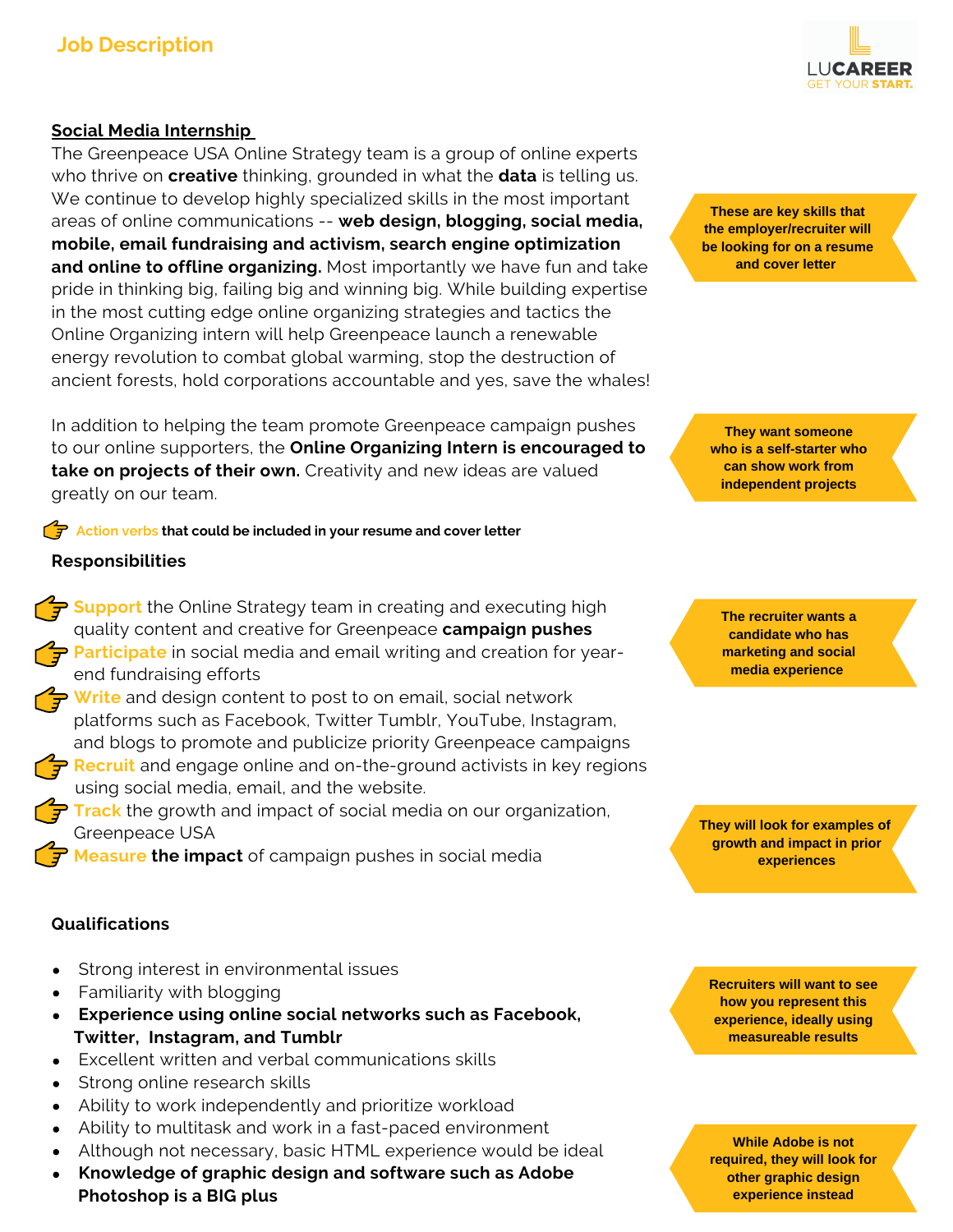

1234 N. Roll Street Chicago, IL 60626 March 20th, 2020 Greenpeace USA 29 E. Madison Street #1507 Chicago, IL 60602

Dear Hiring Manager,

I am a junior at Loyola University Chicago majoring in Communication Studies with a minor in Public Relations. I was excited to learn about the Social Media Intern position with Greenpeace USA advertised on your website, and I would value the opportunity to work for an **environmental organization that uses organized action and public education to expose global environmental problems and promote solutions. I believe my experience in environmental activism, social media campaign management, and blogging make me a strong candidate for this position. Applicant clearly understands**

As the **Sustainability Intern** for the Loyola University Office of Sustainability, I maintain both the Facebook and Instagram platforms for the organization. My primary responsibility is to **create marketing campaigns that generate public education around environmental issues** impacting our campus, as well as to promote campus events through which students can participate in meaningful actions toward reducing energy consumption and increasing campus-wide sustainability efforts. Last year, I **helped increase our social media followers on each platform by 50%, and supported the recruitment of over 300 students** to participate in sustainability events throughout the academic year. In addition, **I cocreated a resource** called "Living Off Campus and Living Sustainably" (LOCALS), which is available on the organization website and details basic steps for students to reduce energy consumption, share resources, and save money. **Applicant explains relevant**

In my role as Project Coordinator for Inigo Communications, I **write blog posts** on varying topics and **manage blog submissions for a team of five writers**. Over the course of last year, I wrote and edited over 20 blog postings. I also serve as the primary contact for organizational events, promotion, and planning.



**Highlights additional example connecting experience directly to the job description**

**experience in more detail, using specific numbers and objectives**

**I'm passionate about both climate protection and marketing through social media**, and it would be my privilege to join the Greenpeace team this summer! I can be contacted at tnguyen1995@luc.edu or at (773) 555-5555. Thank you for your time and consideration.

Sincerely,



**Applicant closes letter reiterating the main points and provides contact info**

(Handwritten Signature)

Thuy Nguyen